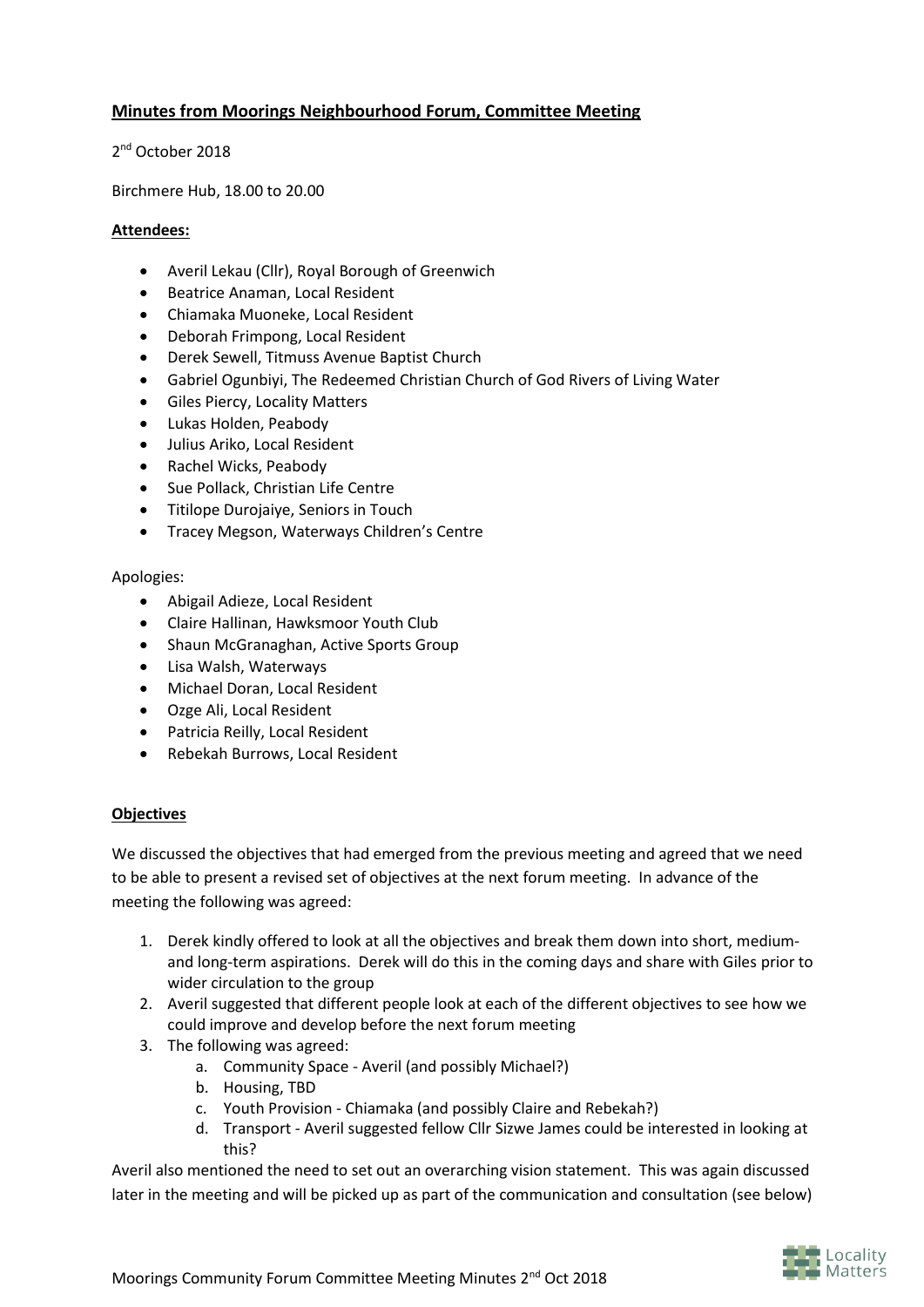## **Action**

1. All - If you can offer support to the development of these objectives please let Giles know

### **The boundary**

We had a lively debate about this. Julius asked if we should be looking more broadly than just the Moorings but overall the consensus was that the forum should not attempt to cover a wider area (e.g. the whole of Thamesmead).

Giles said that it is very unlikely that we would get approval for an area that includes the town centre, this was supported by Averil.

Deborah stated that we need to move forward with setting the boundary. She also said that whilst there is some logic to including the North East section of the electoral ward, (the community around Bishop John Robinson School) it is the case that very few people, from that community, have attended any of the events run so far.

We had a lengthy discussion about what the forum should be called. Averil is keen for it not to be called the "Thamesmead Moorings NF" as this could confuse it with the ward. There was consensus to keep the Moorings name as this has been consistent throughout the development. Possible names that we should consult with the forum about include:

- Moorings Community Forum
- Moorings Neighbourhood Forum
- Moorings Community Forum Thamesmead
- Moorings Neighbourhood Forum Thamesmead

Ultimately it was agreed that we would draw the boundary (for consultation with the Forum and then the wider Community) along the following lines:



# Proposed boundary

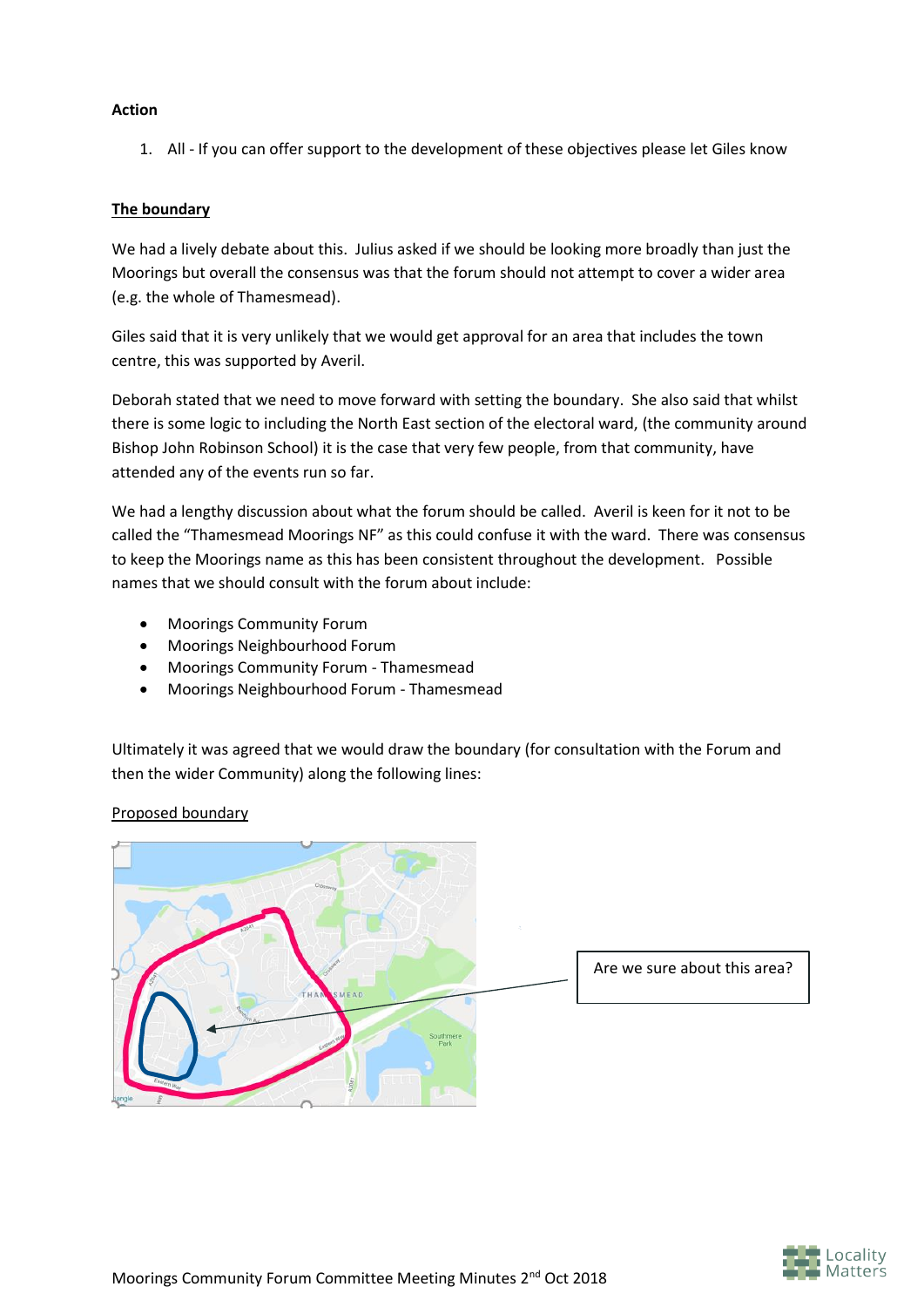## **Action**

- 1. Giles to send version of the map (above) with brief explanation / justification for the forum
- 2. All to make suggestion about other names for the Forum
- 3. All please let me know if you have any further questions about the boundary?

#### **Governance:**

Giles updated the group about the applications for the committee officer posts. We have, or are likely to have, at least one application coming in for all the posts. Averil mentioned that insisting upon a written application could be a barrier for some people and that, in the interests of inclusivity, we should offer people the opportunity to apply verbally. There was some debate about this but ultimately, we agreed that Giles will send a note to the whole forum saying that if anyone wants to apply for an officer post but wanted to do so by giving a short speech (1-2 minutes), about their suitability for the role, they would be welcome to do this. They would need to indicate their intention to do this to Giles by the  $26<sup>th</sup>$  of October, and be ready to give a short speech at the next Forum (30<sup>th</sup> October).

#### **Action:**

1. Giles to send email to all forum members setting out revisions to application process

#### **Consultation and communication**

To get the forum designated and the area designated by RB Greenwich we need to able to demonstrate that we have gathered meaningful input and feedback from the Moorings community. To do gather this feedback we want to use the following channels:

- 1. Attendance at different events that are running in Thamesmead over the coming months
	- a. At Paul's Church
	- b. Claridge Way
	- c. Others tbd?
- 2. Carry out a survey of local people and stakeholders using Survey Monkey or the Common Place platform
- 3. Running a dedicated community event in December with the primary purpose of promoting the forum and gathering feedback from local people
- 4. Gathering information at different venues specifically Sue mentioned the area outside the Christian Life Centre
- 5. Different organisations could actively promote the forum and help gather feedback:
	- a. Children's Centre
	- b. Faith Groups
	- c. Schools
	- d. Youth Club (do specific evening where get groups to fill out)
	- e. Radio Thamesmea[d www.rtm.fm](http://www.rtm.fm/)

For these channels to work effectively we need to undertake other actions:

- 1. We need to produce a questionnaire that could work online or as a paper questionnaire.
- 2. We agreed that this should cover:
	- a. Intro to the forum (Giles to draft) an overarching visions statement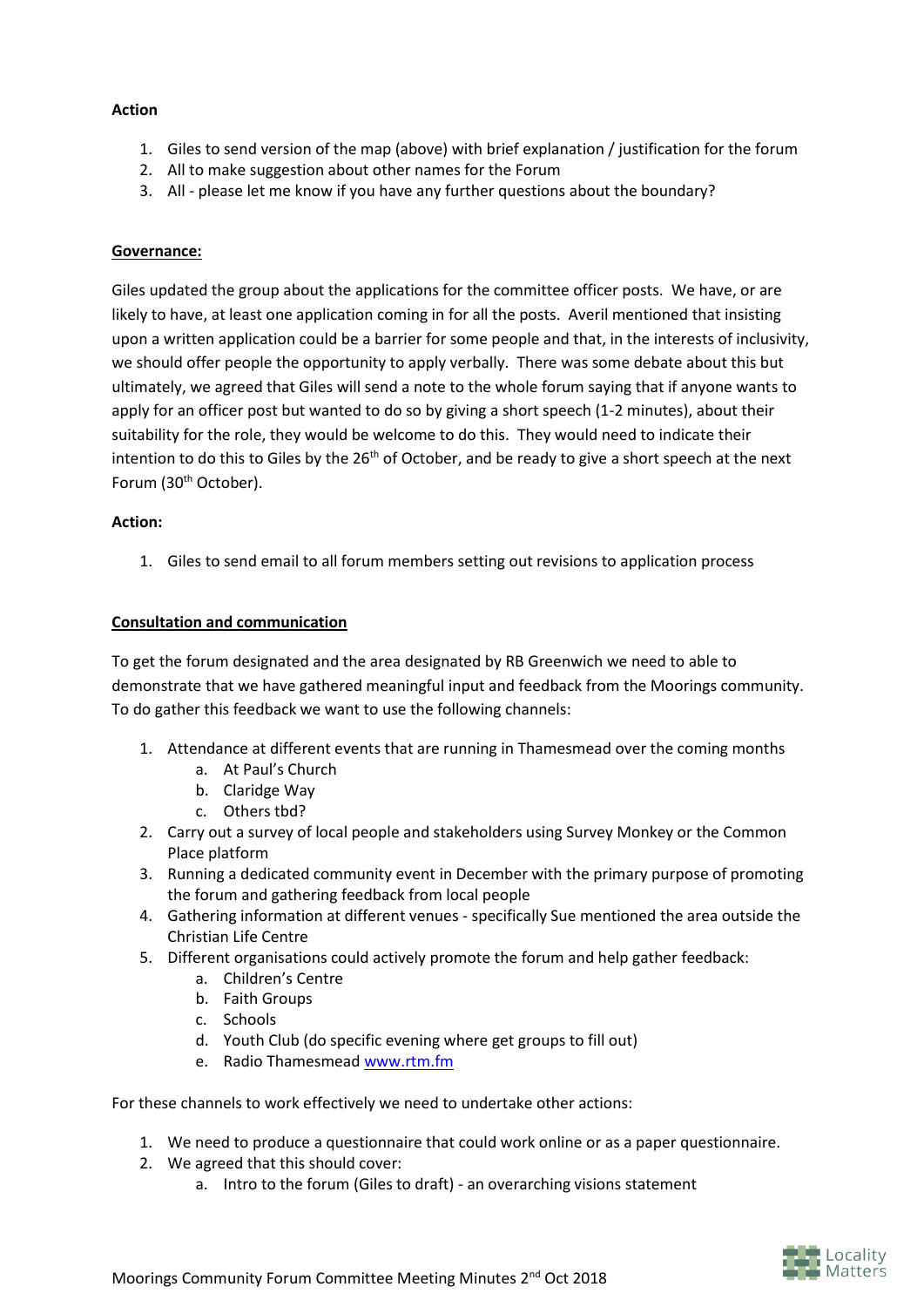- b. Names and address details of person completing
- c. Details about them
	- i. Ethnicity
	- ii. Age
	- iii. Gender
- d. Question about the boundary (with a map of the boundary).
- i. Do you agree with this boundary or what areas would you include / exclude? e. Questions about the objectives:
	- i. These are the objectives we think are important for the Moorings please rank them 1-4 in terms of their importance to you?
	- ii. Are there other objectives you would like to see the forum concentrate on?
	- iii. For each of the objectives below please could you have a look at what we think needs to be done, in relation to the objective, and add any further comments you may have? [this may be too complicated?]
- 3. We need to get the Common Place platform live as this could prove a useful place for capturing and evidencing feedback from local people
	- a. <https://thamesmeadmap.commonplace.is/>
- 4. We need to get a draft website up and running Titilope is looking into
	- a. As an immediate quick win Giles and Titilope will explore getting all the paperwork related to previous meetings on the website
	- b. Draft website page:<https://mooringsneighbourhoodforum.home.blog/>
- 5. We need to produce a banner to be used to promote the forum at different events
- 6. We need to explore setting up Twitter and Facebook accounts (and others?)

# Running dedicated community event:

This was considered by all to be a good idea and several the committee offered to help progress the planning for this: Averil, Chimaka, Titilope and Tracey

# **Actions:**

- 1. All let Giles know if you can support by attending the different events to promote the forum
- 2. Titilope to further develop the website with support from Lukas
- 3. Giles / Titilope discuss getting paperwork (from meetings) onto the website
- 4. Giles / Lukas investigate producing a banner
- 5. Giles draft questionnaire
- 6. Lukas get Common Place up and running
- 7. Giles draft overall communication plan to be shared with the forum

# **Next steps**

We confirmed that the next Neighbourhood forum meeting will be on Tuesday 30<sup>th</sup> Oct, 18.00 to 20.00. This will be held at Titmuss Avenue Baptist Church

# Action

1. Giles to send reminder to all forum